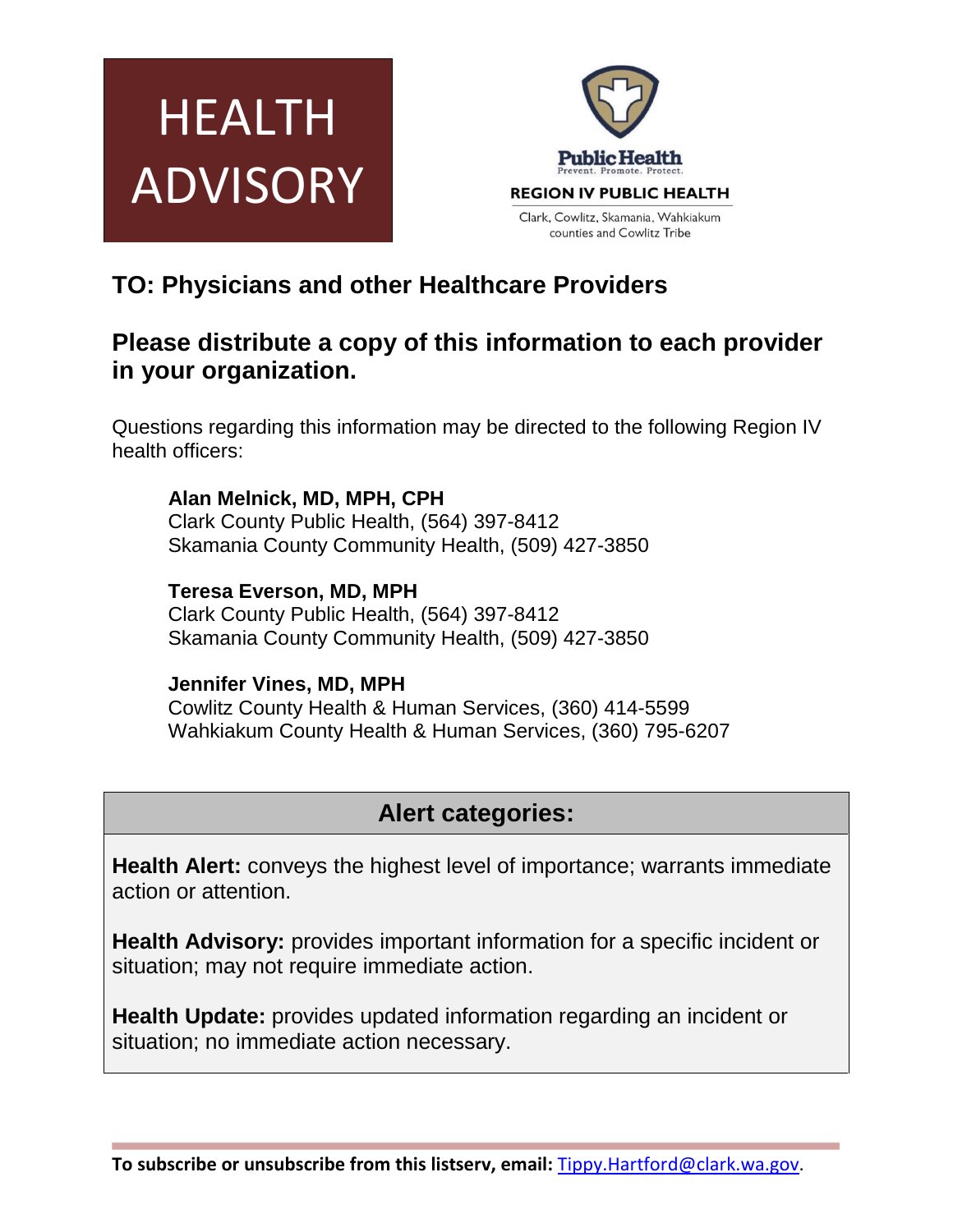**Increase in suspected cases of Acute Flaccid Myelitis in Washington since August 2018**



#### *Current situation in Washington*

- A cluster of suspected acute flaccid myelitis (AFM) has been reported among Washington residents.
- As of Oct. 9, five Washington cases are being evaluated by Centers for Disease Control and Prevention neurologists and other AFM experts.
- All cases are among children between 7 months and 5 years of age who presented with acute paralysis of one or more limbs. All had a prodrome that included respiratory symptoms in the week prior to presentation with symptoms of AFM. Four of the five had fever of 100.4 F or greater.
- The earliest onset of limb weakness was on Aug. 28 and the most recent on Oct. 5.
- The cases are residents of King County (2), Pierce County (1), Lewis County (1), and Snohomish County (1).

#### *Actions requested*

Report suspected cases of AFM promptly (see case definition below) to your local health department (contact information below). Your local health department will provide assistance with the following:

- **Complete the AFM patient summary form** when reporting patients to your local health department [\(https://www.cdc.gov/acute-flaccid-myelitis/downloads/patient-summary](https://www.cdc.gov/acute-flaccid-myelitis/downloads/patient-summary-form.pdf)[form.pdf\)](https://www.cdc.gov/acute-flaccid-myelitis/downloads/patient-summary-form.pdf).
- **Collect surveillance specimens** from patients suspected of having AFM as early as possible in the course of illness (see details below).
- **Provide the following information:** 1) brain and spinal MRI images on a disc 2) MRI reports, 3) H&P notes, 4) neurology consult notes, 5) infectious disease consult notes, and 6) diagnostic laboratory reports.
- **Order viral respiratory and viral stool cultures to be performed locally** if not already done.

Also, please notify your local health department if you are aware of patients of any age that previously presented to your facility and fit the case definition (please have CSF results or MRI report available).

#### *Resources*

#### **CSTE case definition**

Clinicians should be vigilant and consider AFM in patients presenting with:

• Onset of acute limb weakness **AND**